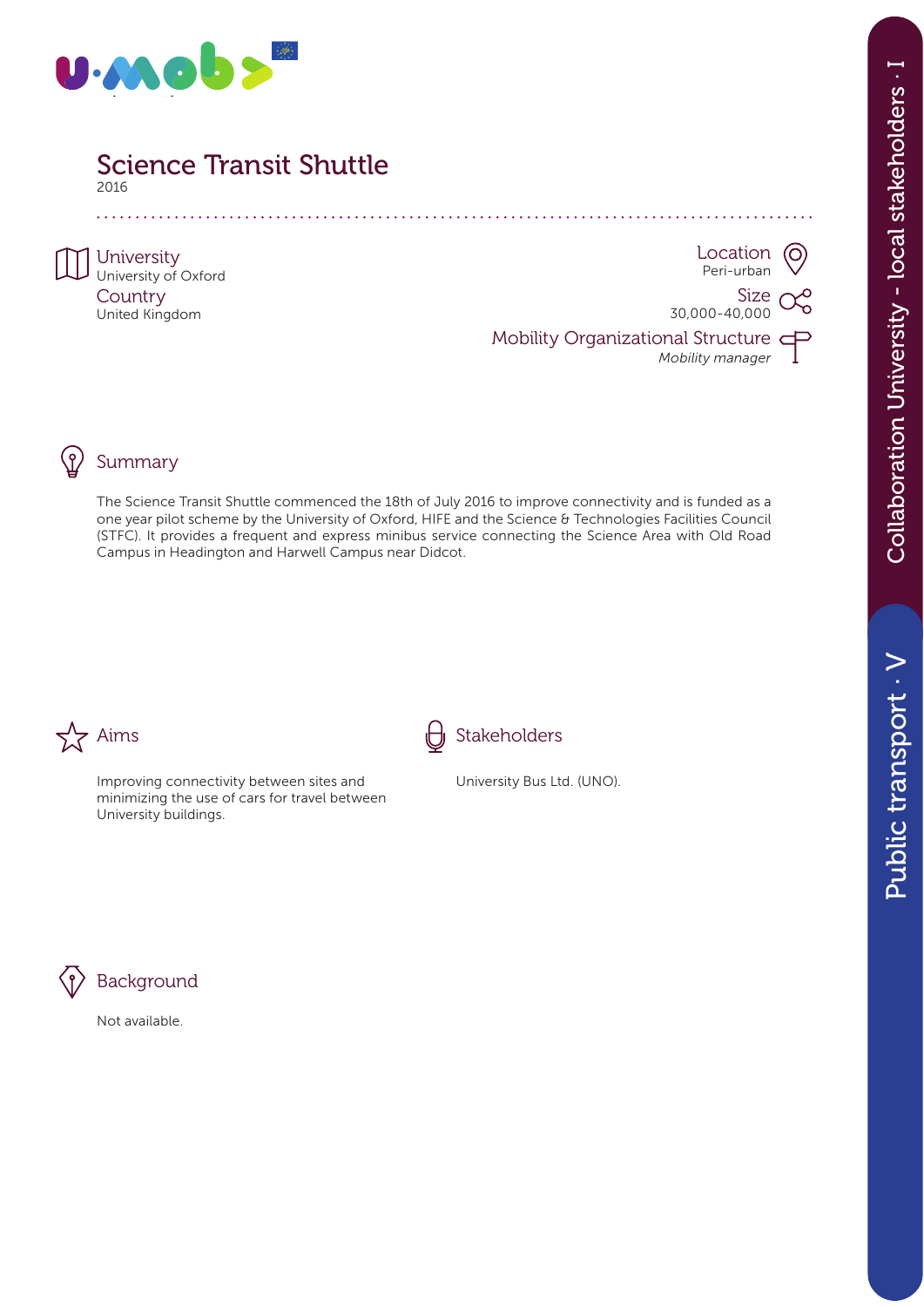

### Description

The Shuttle provides a quick and convenient connection for business travellers from the Science Area to Old Road Campus and Harwell Campus. To travel on the service, you must be in possession of a specific card or ticket. This enables academics, research staff and business people to move quickly and conveniently between these cutting edge scientific and clinical research facilities, helping to spur interaction, investment and commercial innovation between the academic and business communities. Initially operated as an express private shuttle, the aspiration is for a zero emission, public transport service.

#### 月 Indicators

Number of tickets bought, number of cards registered in the system.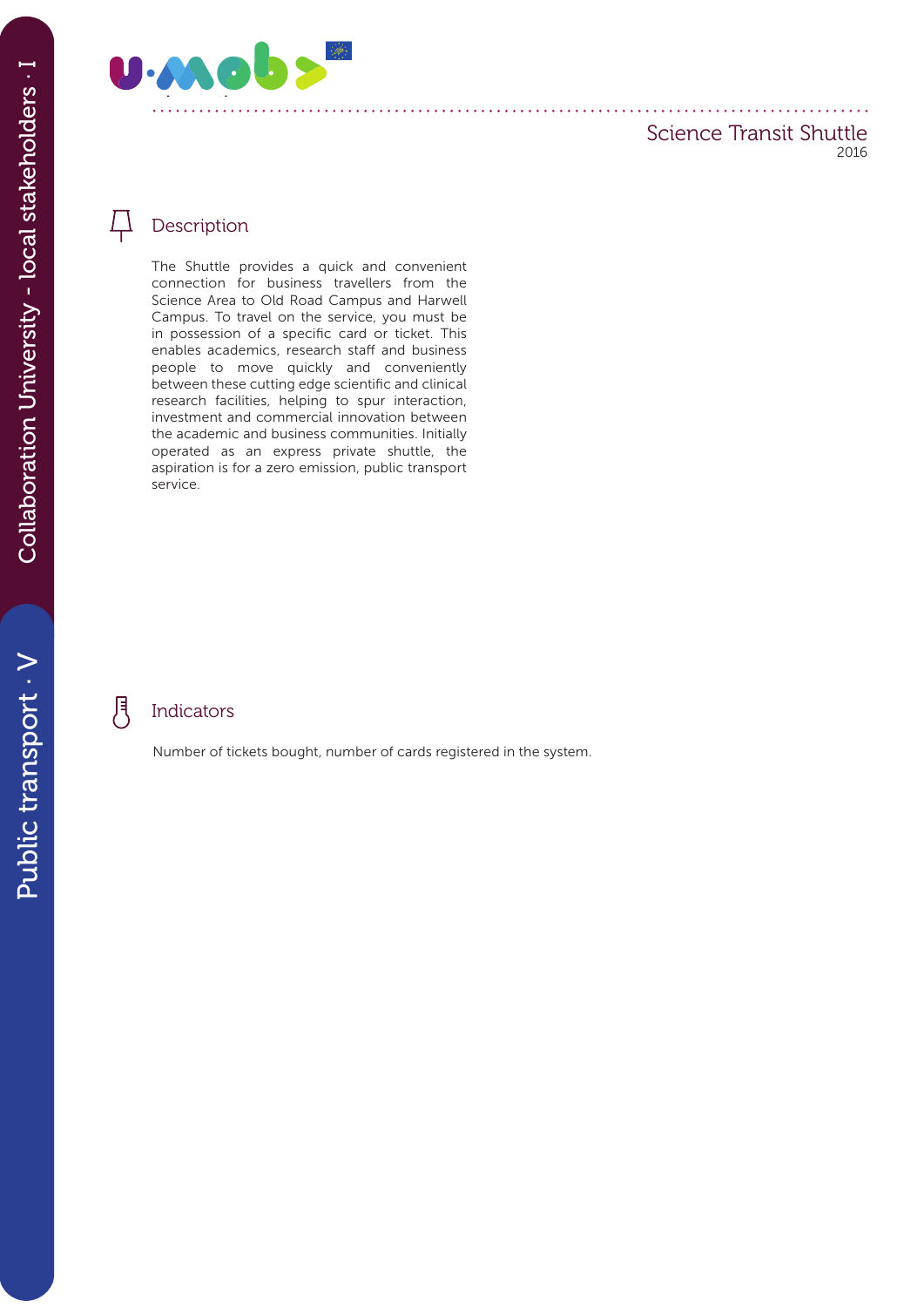

### Results

• Increased research collaboration between academic, business and Government sectors.

. . . . . . . . . . . . .

- 30-40minute journey time Oxford Harwell Campus every 30 minutes.
- 10-15 minute journey time Science Area to Old Road Campus every 30 minutes.
- Around 1,000 passengers carried per week.



### Expense Financing

Contact for more information. Jointly funded by the University of Oxford and STFC.



In spite of the arguments being clearly in favour of sustainability and safety, cutting back on the "established rights" of drivers always meets resistance. Reducing this resistance as much as possible and guaranteeing minimum acceptance of the new situation requires previously informing the affected parties, detecting possible unexpected dysfunctions, seeking alternative solutions and negotiating their implementation.